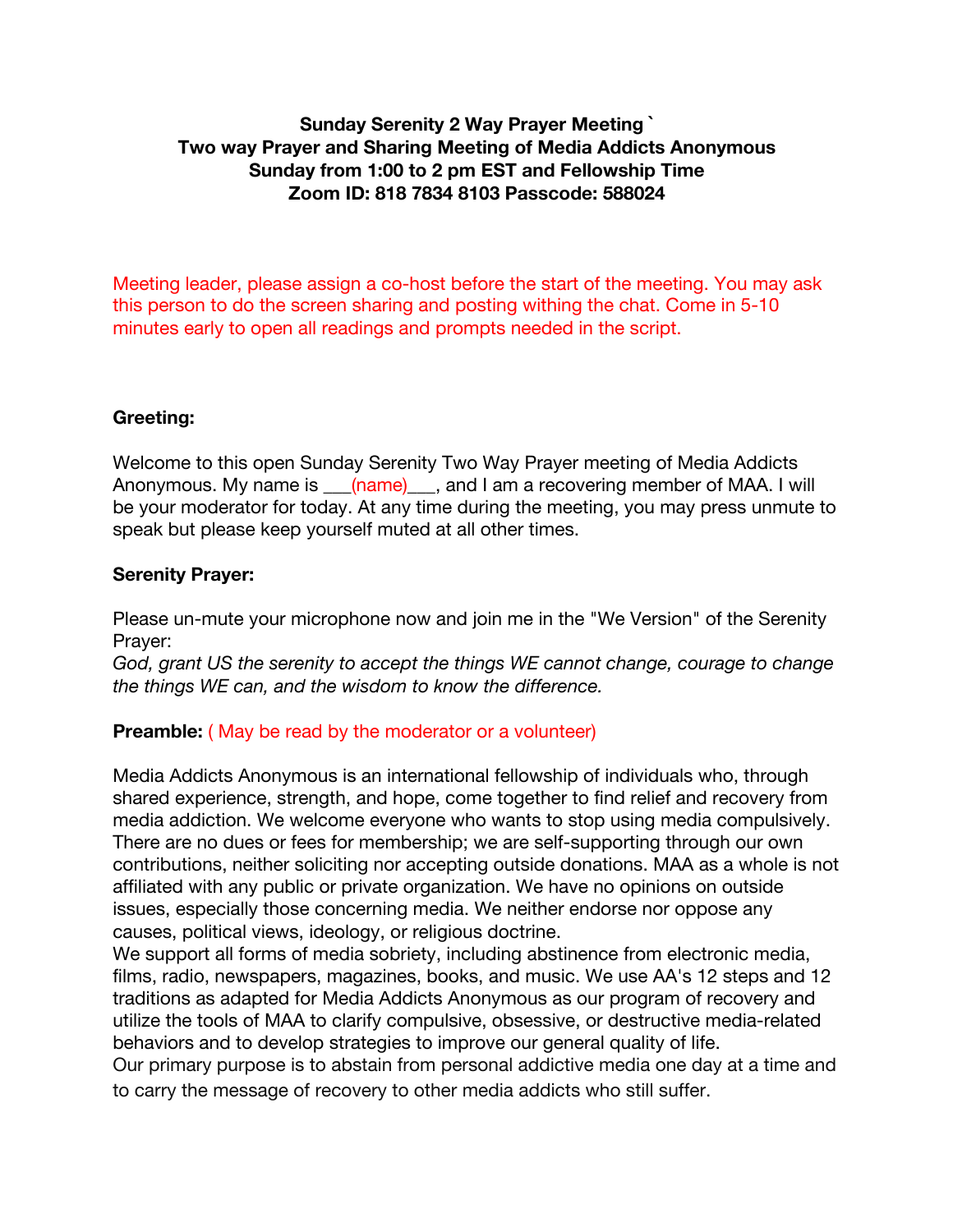#### **Welcome Newcomers**:

We extend a special welcome to newcomers. Are there any newcomers to this meeting? Please un-mute and introduce yourself by telling us your name and location, so we can welcome you. (Pause and wait for newcomers to respond) It is suggested you attend at least six meetings so that you have time to identify with the speakers, begin to absorb the concepts, and learn more about the program.

After the close of this meeting we will have the possibility of fellowship time when we will greet our newcomers informally; everyone is invited!

#### **(Ask for Volunteer to read)**

#### *The Twelve Steps of Media Addicts Anonymous*

- *1. We admitted we were powerless over media—that our lives had become unmanageable.*
- *2. Came to believe that a Power greater than ourselves could restore us to sanity.*
- *3. Made a decision to turn our will and our lives over to the care of God as we understood God.*
- *4. Made a searching and fearless moral inventory of ourselves.*
- *5. Admitted to God, to ourselves, and to another human being the exact nature of our wrongs.*
- *6. Were entirely ready to have God remove all these defects of character.*
- *7. Humbly asked God to remove our shortcomings*
- *8. Made a list of all persons we had harmed and became willing to make amends to them all.*
- *9. Made direct amends to such people wherever possible, except when to do so would injure them or others.*
- *10. Continued to take personal inventory and when we were wrong promptly admitted it.*
- *11. Sought through prayer and meditation to improve our conscious contact with God as we understood God, praying only for knowledge of God's will for us and the power to carry that out.*
- *12. Having had a spiritual awakening as the result of these steps, we tried to carry this message to other media addicts, and to practice these principles in all our affairs. (Pass)*

#### **Reading**

**Moderator. Please choose 3 signs/symptoms of Media addiction and the corresponding 3 Promises of MAA. You can do the reading yourself or share your screen and ask for a volunteer to read**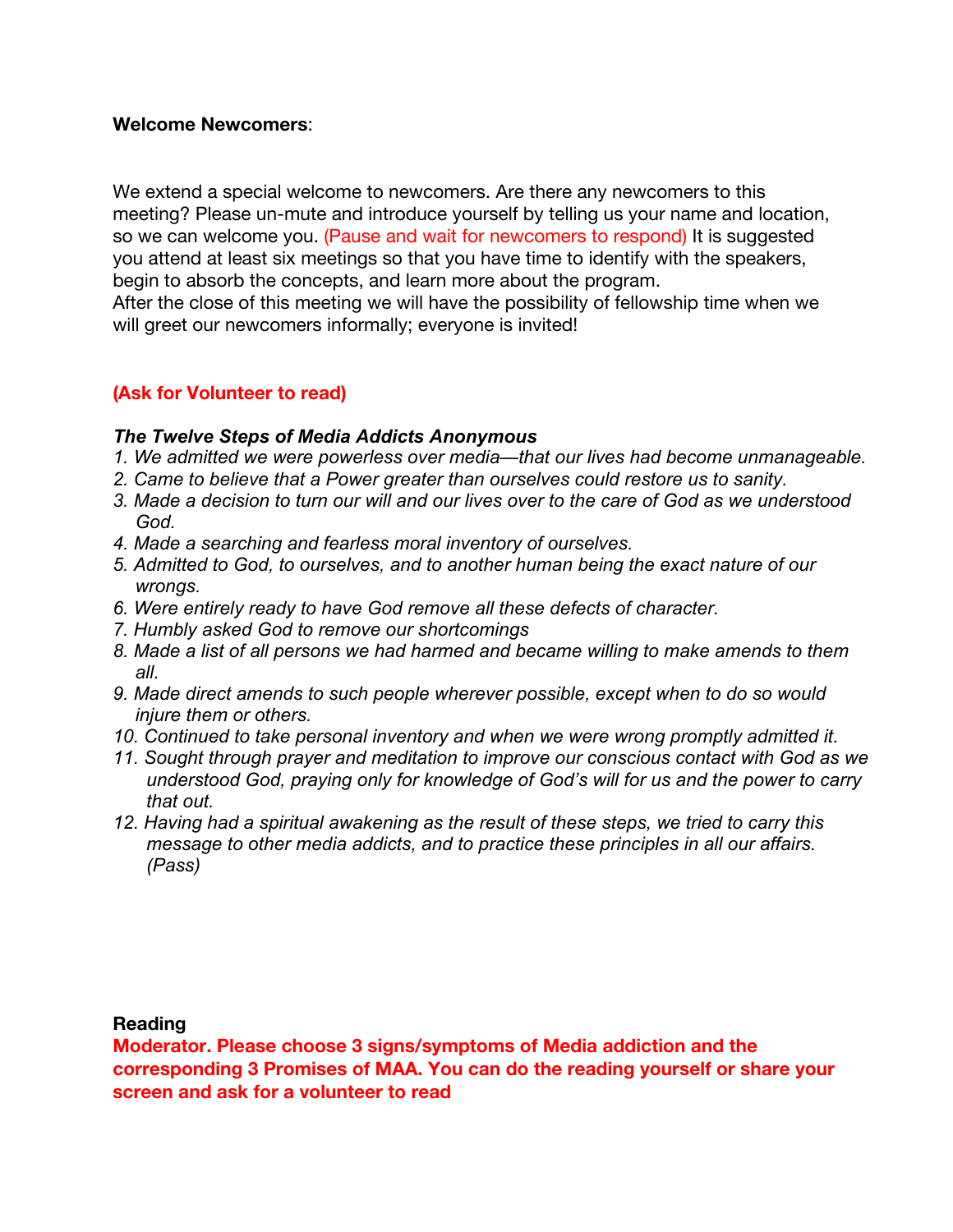### **The Signs and Symptoms of Media Addiction**

- 1. Dissatisfaction with life— We depend on media for relief from our pain and problems. Media is our main source of relaxation, recreation, reward and relationship and we feel bored and empty when not using.
- 2. Time irreverence— Electronic media distract us from our goals as it takes priority over everything else. When binging or grazing we lose track of time and forget what is important.
- 3. Exhibiting risky behavior—We endanger our life or other people's lives to get our media fix. We may drive while sending text messages, overeat while binging on TV or deprive ourselves of sleep while gaming.
- 4. Mental obsession— We are preoccupied with the news, social media etc., and so we want our devices with us at all times. We have fear-of-missing-out.
- 5. Isolation— We prefer to stay indoors on media rather than outdoors in nature or socializing. Even in the company of others we don't interact but lose ourselves in our devices, which makes us feel lonely and remorseful.
- 6. Compare and despair—Through our media use we compare ourselves with others and may create an online persona we think people will like and respect. Unable to live up to this ideal version of ourselves we end up in despair.
- 7. Avoidance of work and inability to plan and prioritize tasks— Because we use our time to be on media we procrastinate on necessary tasks and thus jeopardize the success of our education, work etc. Poor time management may lead to a crisis, often followed by a new binge.
- 8. Obsession with fantasy—Our need for romance and sex is increasingly satisfied through fantasy, as presented by media. We lose the ability to have real relationships because of unrealistic expectations. We become dissatisfied, feel disconnected and lonely.
- 9. Depression, shame, and dishonesty—Depressed and ashamed we lie about our media consumption. We tell ourselves we want to change our lives, but we don't know how to live without our electronic media. Some of us have suicidal thoughts.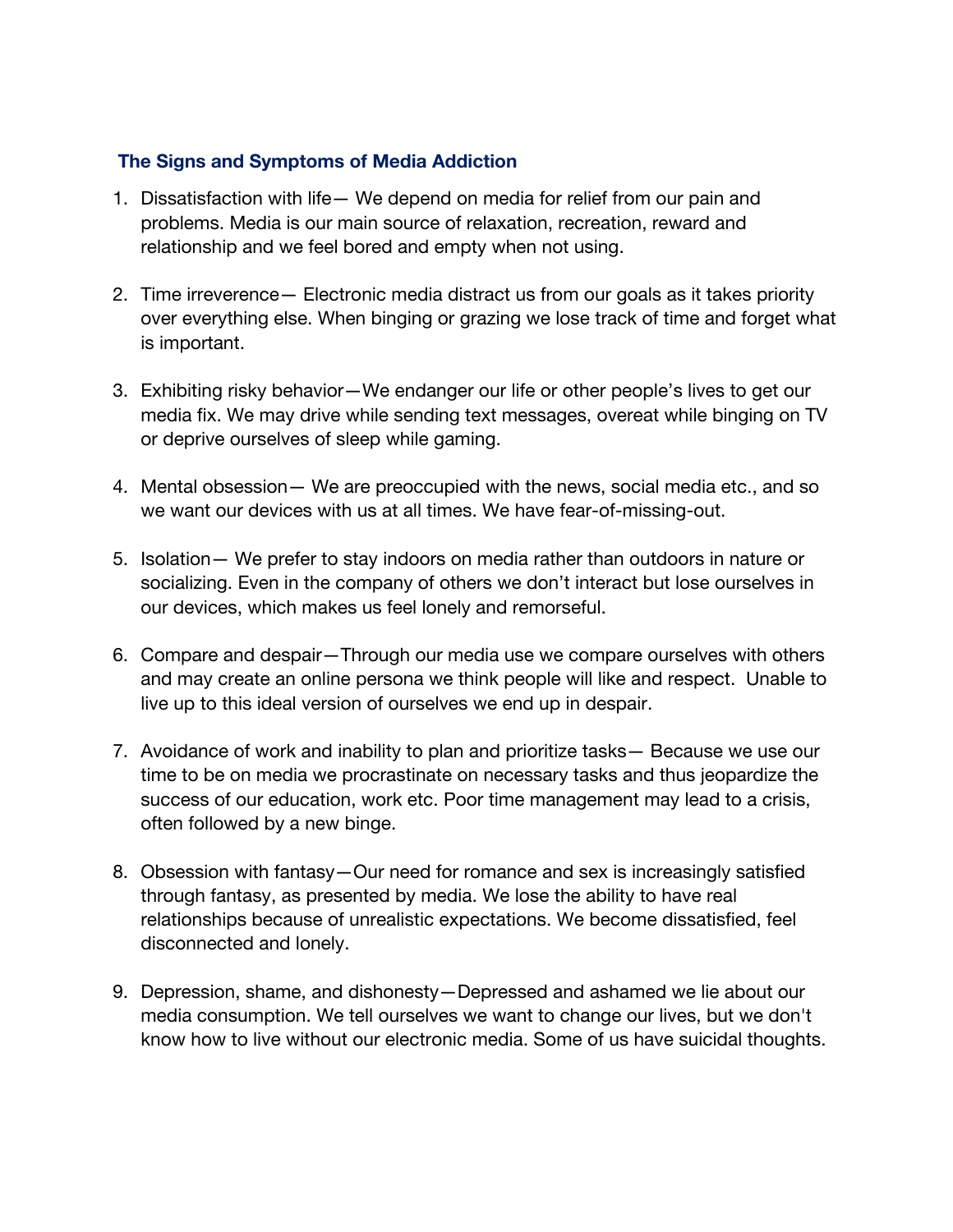- 10.Disconnection from our bodies and nature—We fail to meet our basic needs for rest, sleep, exercise, good nutrition, etc. We avoid the natural world and do not fully enjoy our senses.
- 11.Withdrawal and inability to stop—When we stop using media, we experience withdrawal symptoms such as cravings and agitation. We can't stay stopped and after giving in to our alcoholic media, we find it even harder to try to stop again.
- 12.Physical ailments—Our prolonged media use leads to backache, neck pain, headaches, disturbed sleep, carpal tunnel syndrome, as well as problems with our vision.

## **The 12 Promises of MAA**

1) **Satisfaction and fulfillment in everyday life**—We depend on our Higher Power and our fellowship to find relief and answers to our problems. We cultivate rich connections with our fellows and have many non-media related sources of recreation and relaxation. We live engaged and rewarding lives.

2) **Time reverence**—We focus on our goals and visions. We use our time to nurture our talents and fulfill our dreams.

3) **We act responsibly**—No longer pulled by the lore of a screen or an electronic device, we are mindful of our attention and direct it appropriately.

4) **Mindfulness**—We stay focused on the here and now. We find peace and comfort knowing we are exactly where we are supposed to be in this moment.

5) **Connection**—We socialize with others and prefer connection to real people and to nature. We find joy and comfort in belonging. Loneliness and isolation have faded away.

6) **Appreciation for our uniqueness**—Our self-worth and self-esteem come from the personal relationship we have with our Higher Power. We take pride and revel in our individuality knowing that our unique gifts come through our Higher Power to enhance this world.

7) **Embrace work and choose priorities**—We find enthusiasm in our work and effectively manage and prioritize our daily goals. Because we no longer abuse our brains with prolonged media usage, our brains are clearer and re-calibrated.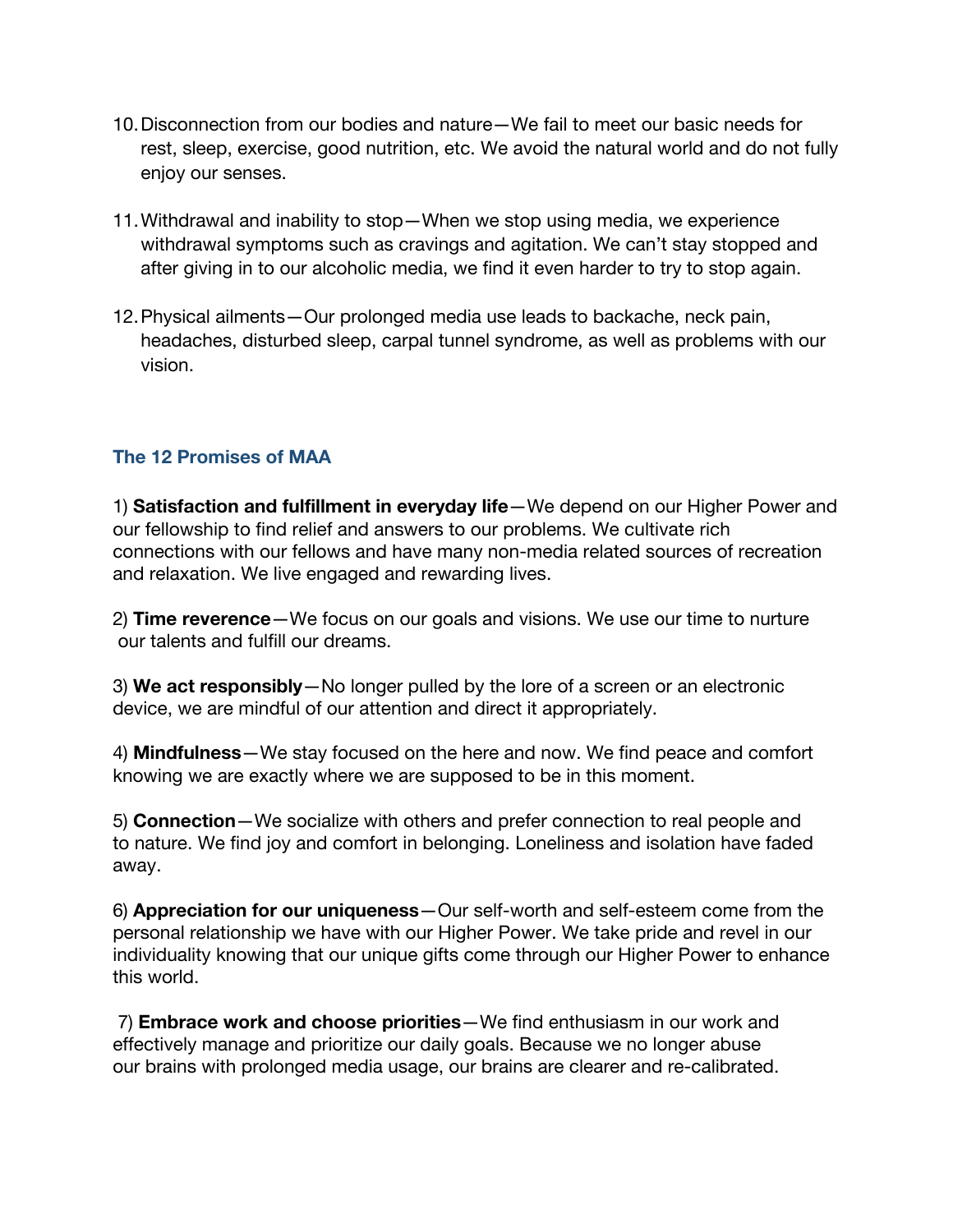8)**Living in reality**—We interact with real people and enjoy real life. We face our problems head-on and are not drawn to live in a fantasy world where things are pristine and unrealistic. We live life on life's terms and find that life is gorgeously messy and colorful. We feel blessed as we embrace it all.

9)**Acceptance and honesty**—As we are honest about our disease and accept that we are media addicts, we have come to intuitively know we are priceless in our uniqueness and start to share our gifts with others. We trust ourselves and begin to see how we have a positive impact on others and the world.

10)**Connection with our bodies and nature**—Self-care has become our priority. Our bodies are the vessels that carry us through this life. We only get one, so we mindfully take care of it. We frequently spend time in nature to rejuvenate and refresh our spirits.

11)**We cease fighting with media**—When we stay in fit spiritual condition, we don't need to push media away. Instead, we recoil from it as if from a hot flame. Media no longer has a hold on us. We see Higher Power is doing for us what we could not do for ourselves.

12)**We experience more vitality**—We have more energy and our pains fade away because we are not engaged in the repetitive actions that created them. We sleep better and feel healthier. We have a sense of well-being not known before.

## **Reflective Reading**

It's now time for our reflective reading: ( Ask for volunteer to read)

Moderator, choose a few sections from the essay by Bill W., "Emotional Sobriety".(If you read 5 sections at a time, it can be completed in 4 weeks)

https://aainthedesert.org/wp-content/uploads/2019/01/EMOTIONAL-SOBRIETY.pdf or a reading from the book, "As Bill Sees It" https://paintedbrain.org/wpcontent/uploads/2020/07/As-Bill-Sees-It.pdf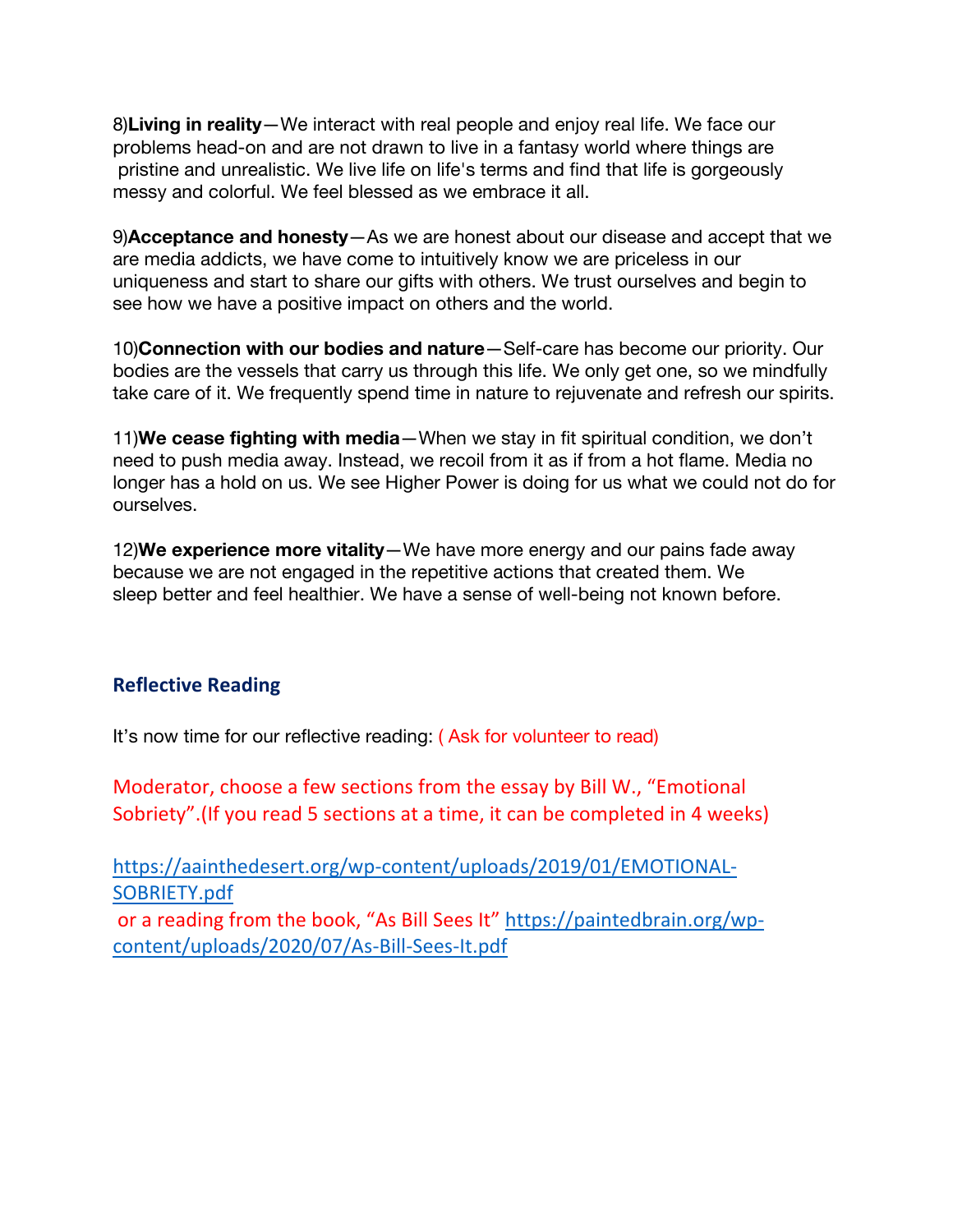## **( you may ask for a volunteer to read)**

## **Two Way Prayer Instructions Part 1**

## **Step 11 states:**

"Sought through Prayer and meditation to improve our conscious contact with God as we understood God. Praying only for the knowledge of God's will for us and the power to carry that out."

The Big Book authors write: " In thinking about our day we may face indecision. We may not be able to determine which course to take. Here we ask God for inspiration, an intuitive thought or a decision. We relax and take it easy, we do not struggle. We are often surprised how the right answers come after we have tried this for a while." ( p. 86 Alcoholics Anonymous)

Today we are going to practice making conscious contact with God through 2-way Prayer. After these instructions, there will be a 4 minute guided process to connect with your Higher Power and ask a question. If you wish to turn your volume down during the guided part and connect in silence, please feel free to do so. After the 4 minutes is up, we will move directly into free flow journal writing so have a pen and notebook ready. There will be a link in the chat to connect to music, or if you wish, you can continue in silence. The writing period will last for 7 minutes.

•While writing, you will be connecting to your Higher Powers voice within you: start with a term of endearment: "My child" or "My precious" or some other term of endearment that a loving Higher Power might use when speaking to their beloved.

• Listen for God's Voice. If the connection isn't immediate and words do not come into your mind, use your active imagination, especially when you're first making conscious contact: Say to yourself, "If Higher Power were to speak to me this is what God, or Love, or Divine Wisdom might say:"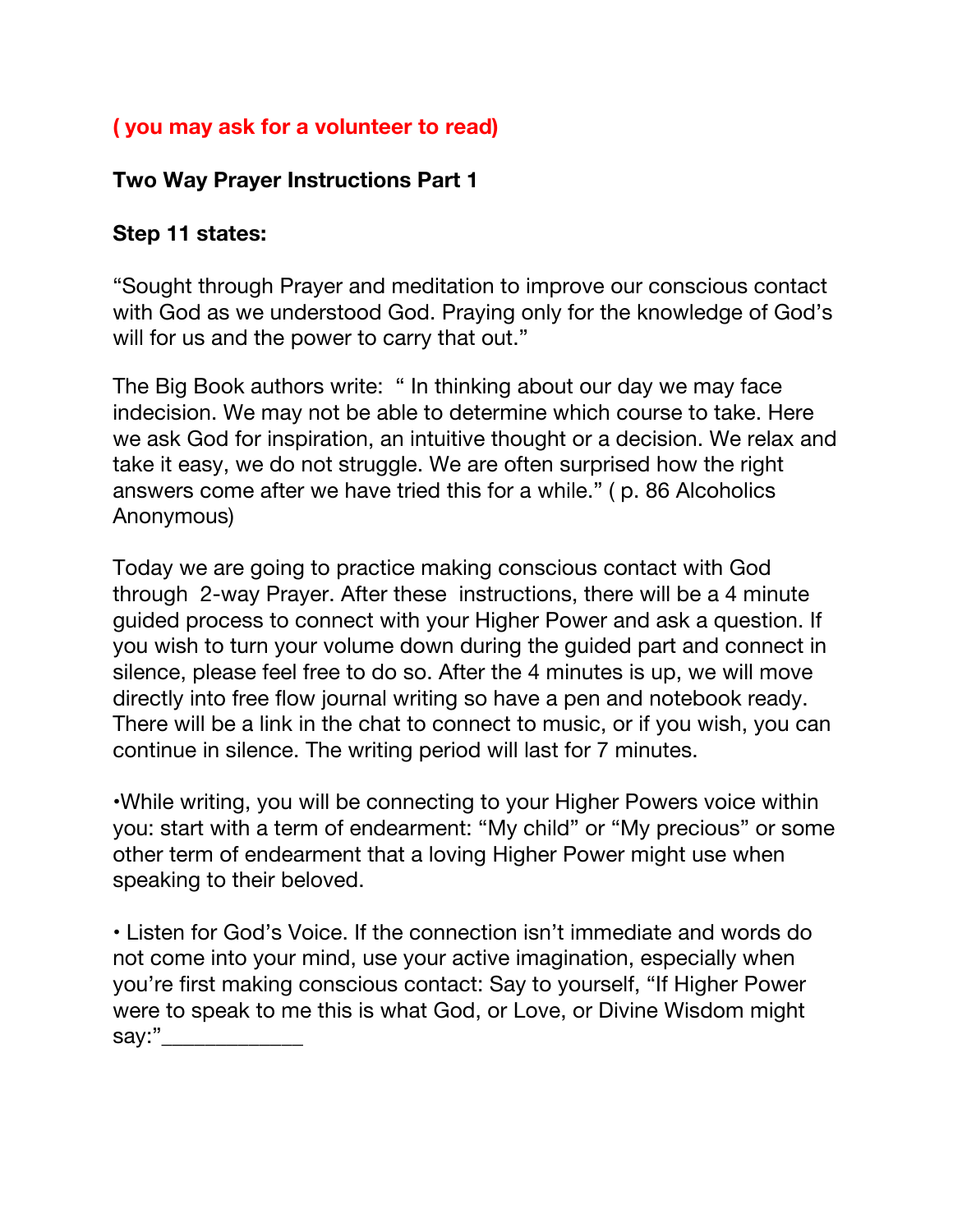• Write down everything that comes into your mind. Everything. Writing is simply a means of recording so that you can remember later. Don't sort out or edit your thoughts at this point. Don't say to yourself:

This thought isn't important This is just an ordinary thought This can't be guidance This isn't nice This can't be from God This is just me thinking, etc.

Write down everything that passes through your mind: Names of people Things to do Things to say Things that are wrong and need to be made right

Write down everything: Good thoughts - bad thoughts Comfortable thoughts - uncomfortable thoughts "Holy" thoughts - "unholy" thoughts Sensible thoughts - "crazy" thoughts.

Be honest! Write down everything! A thought comes quickly, and it escapes even more quickly unless it is captured and put down.

I now invite you to mute your volume and join us in a silent meditation for three minutes, or you can follow along in the guided meditation. If you choose mute, you may want to time yourself so that you can join back in with us.

[ go slow enough so participants will have the time to drop in] ( Share the meditation in progress screen while reading the guided meditation)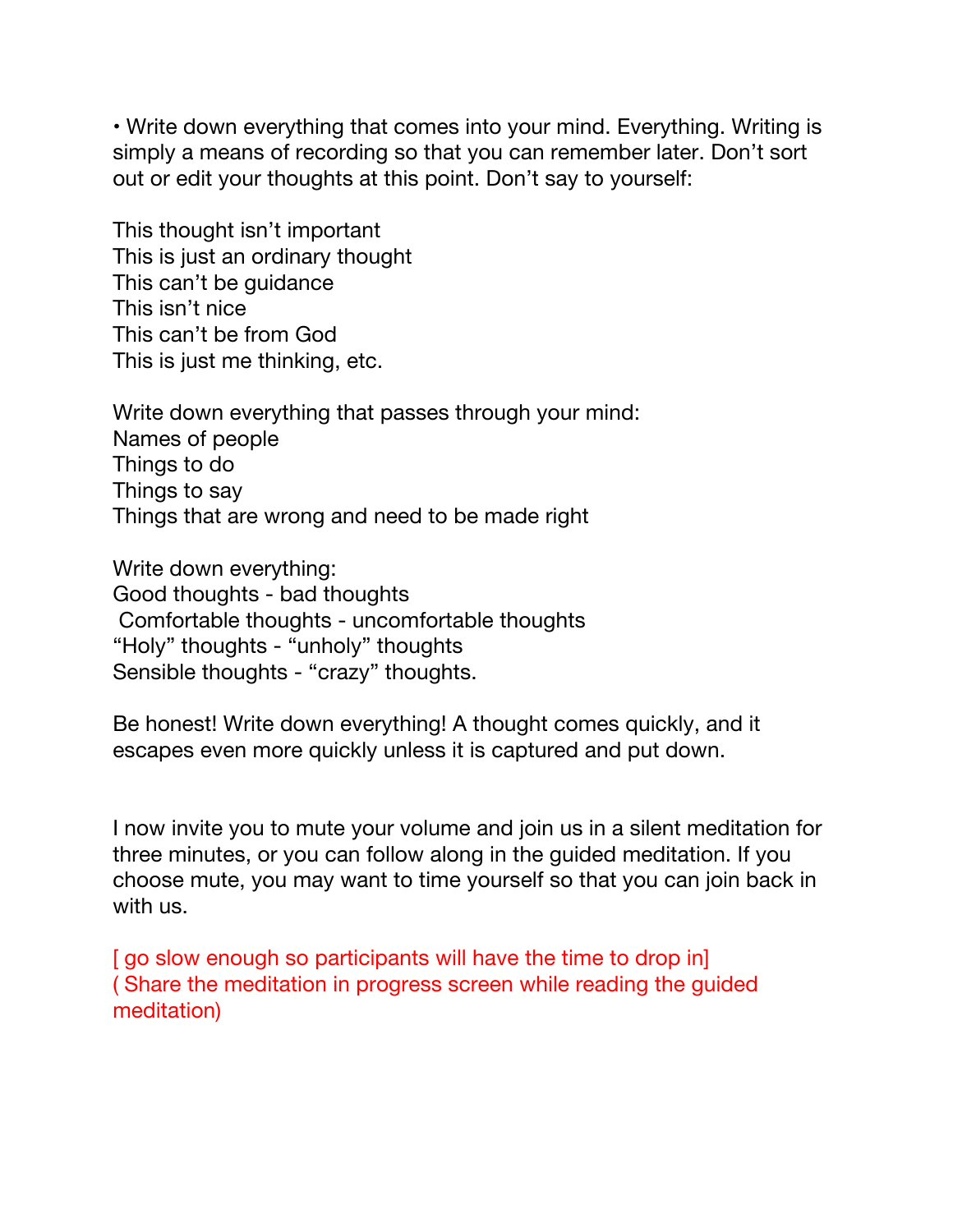

## Guided Meditation

Now, sit as comfortably as you can and close your eyes.

Take 3 deep breaths. First inhaling in through the nose and exhaling out of the mouth. [pause 10 seconds]

For the next few minutes you have no problems and no worries. They will be there later, but for this little while, notice the way it feels to not have anything to worry about.

…let the body move into deep relaxation. ( pause) Anywhere that feels tight, let go. ( pause 15 seconds)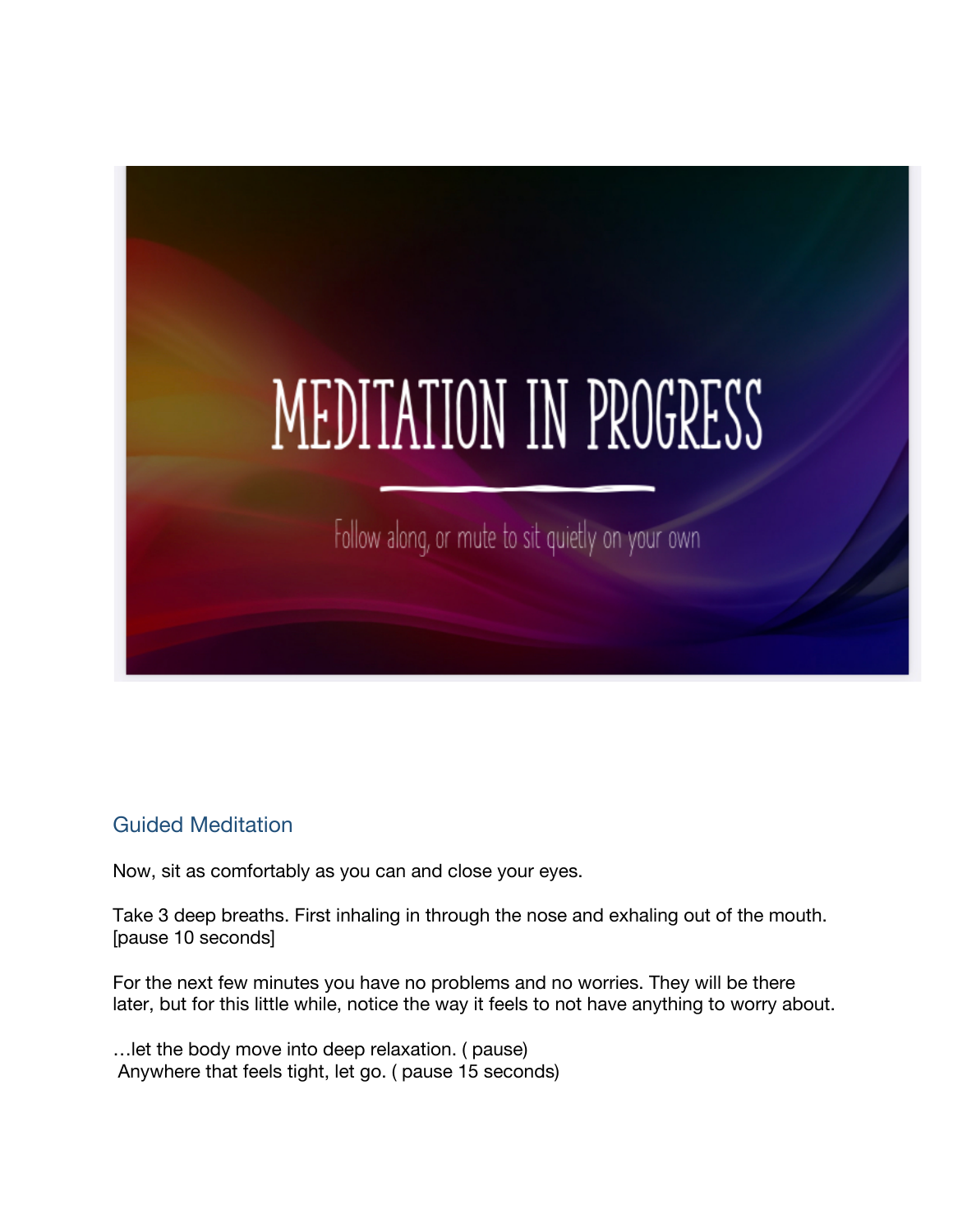Breathe.( pause) … be in your life just as it is now.( pause 10 seconds)

See yourself as neutral and open to all possibilities.( pause 5 seconds)

..begin to sense your Higher Power within you,( pause 15 seconds) Feel the love, wisdom, gentleness and joy. Choose the name that feels right for you. If you are struggling to find a name, start with "Unknown Higher Power" or "Higher Power, if you exist." ( pause 15 seconds)

Now, think of a question that is specific and on your heart today (pause 20 seconds)

We may ask :

Higher Power, What is your vision for me today? What do you want for my life? What is possible for my life that is for the good of all ?

God, I've tried getting Media sober before – please tell me what I need to do that's different this time.

Spirit, I need your guidance today as I face \_\_\_\_\_\_\_. Please show me the way.

(Pause for 10 seconds) Breathe. Listen.( pause 20 seconds)

Be alert, aware and open to every thought and impression.

(pause 30 seconds)

Breathe. Listen. (pause 30 seconds)

Now, ask your higher power to give you a symbol, or a feeling that will guide you. ( pause 15 seconds) Hold on to any feeling or vision you experience. ( pause 15 seconds)

Whatever you received, accept this gift and commend yourself for choosing to be with and depend upon your HP.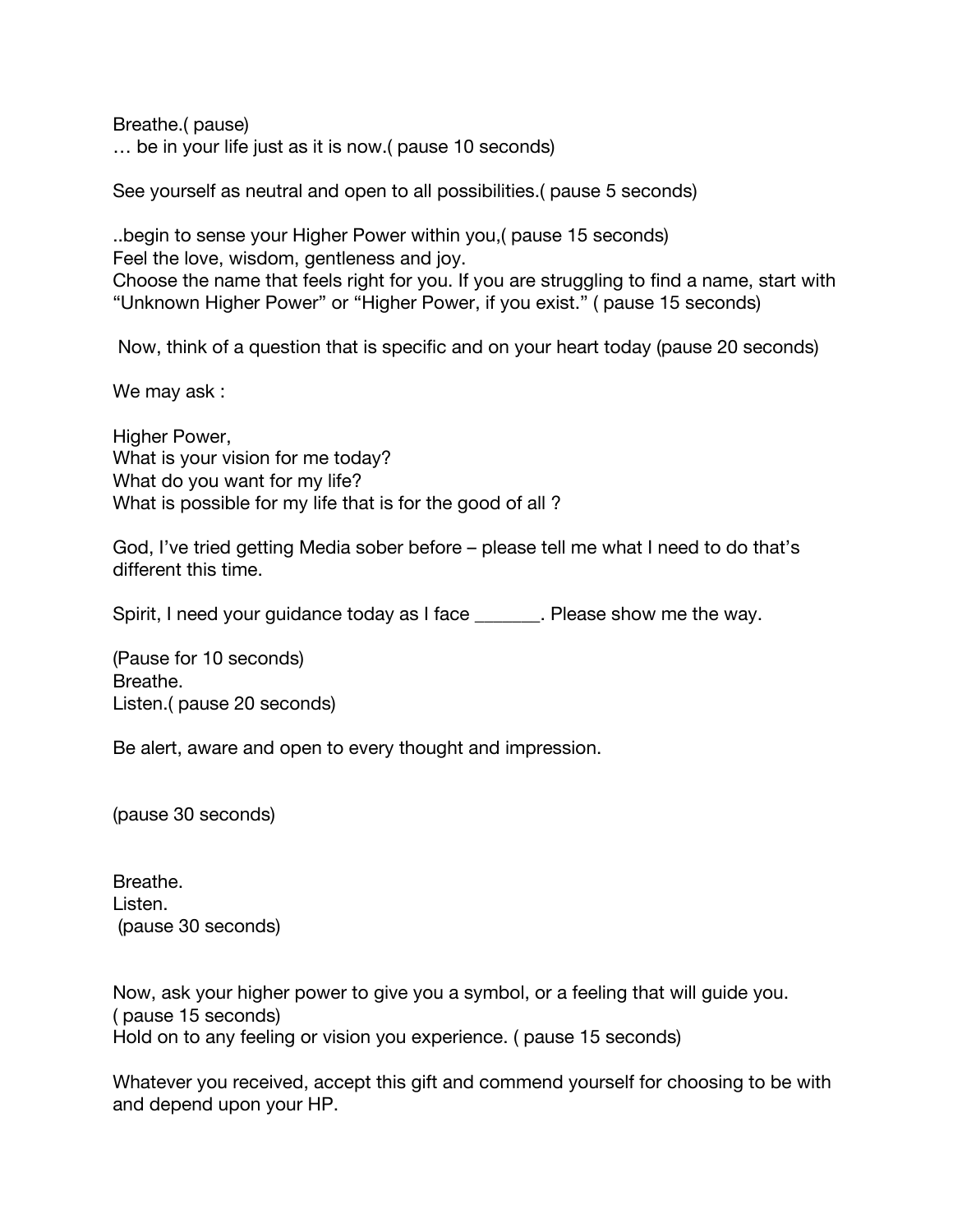(pause 10 seconds)

gently open your eyes and bring your body back to the room. Roll your shoulders and stretch. (pause 2 seconds) Rub your hands together and then hold them to your heart. Take in a deep breath, and smile. (pause 3 seconds) This concludes the Guided Meditation

Now we will go into the 7 minute journal writing process. You can choose to do this with the meditative music link provided in the chat, or if you would prefer to do the writing time in silence, please do so. To play the music, click on the link in the chat and the music and will automatically start. Remember the writing process is free flowing. Whatever thoughts come into your mind, write them out on paper. Don't edit/ fix or make it pretty. Let your Higher Power flow through you. There will be time to test your thoughts after you are done. You may begin writing now.

(Moderator, Post link into the chat before the start of the meeting re-paste right before the start of meditation so its visible to late arrivers) https://recoveredfrom.com/wpcontent/uploads/2020/09/Hay-Bhagavan...instrumental\_256k.mp3

Share the screen to display the "writing in Progress" message. Stop after 7 minutes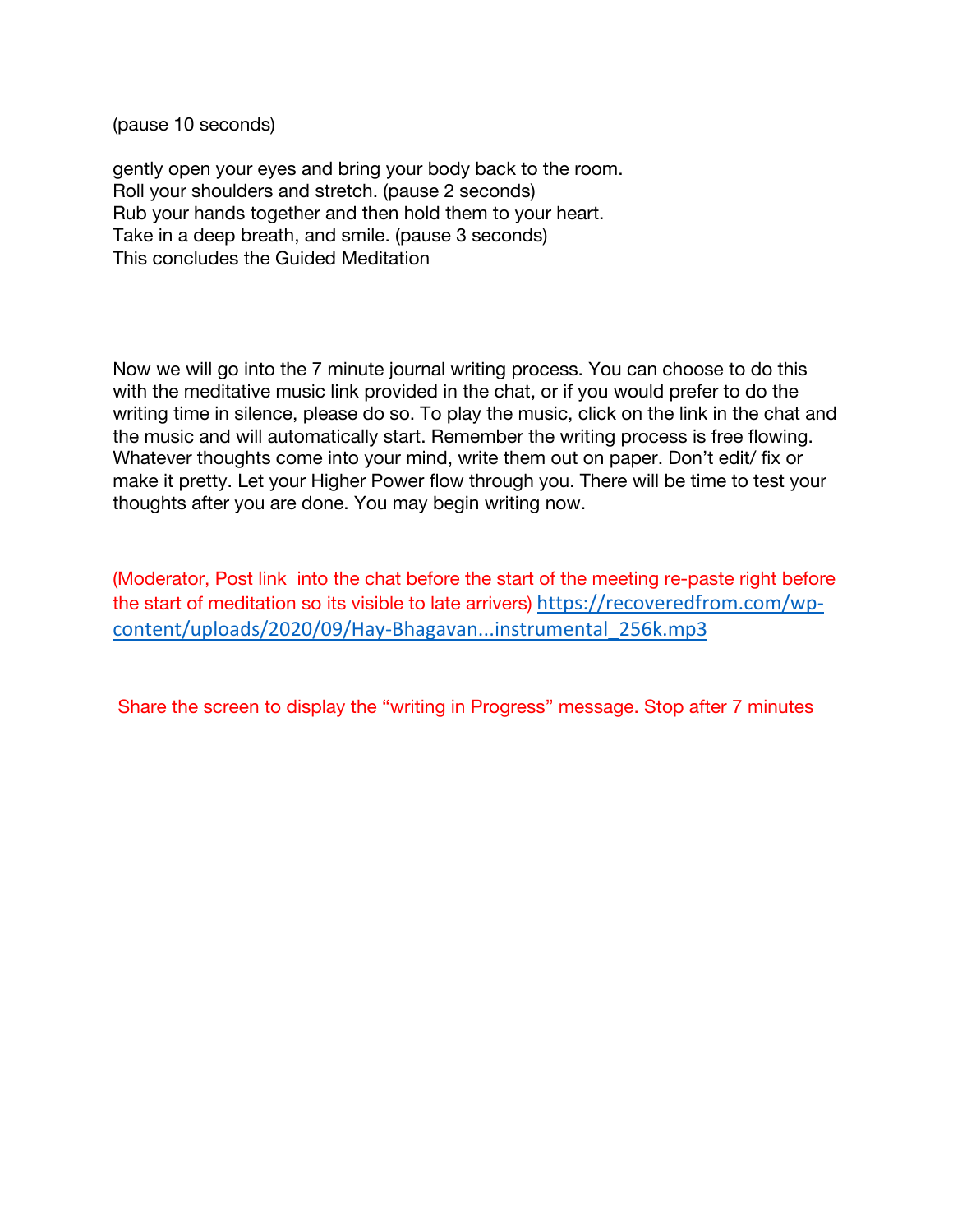

# MEDITATIVE WRITING PERIOD

Ask Higher Power a question, then write without stopping until time is called

This concludes our writing portion of the two way prayer.

Can I please have a volunteer to read, Two Way Prayer Part Two? It will be up on the screen for you.

# **Two Way Prayer Part 2:**

**Test** 

Not every thought we have comes from God. So we need to test our thoughts.

a) Are these thoughts completely honest, pure, unselfish and loving?

b) Are these thoughts in line with our duties - to our family- to our country?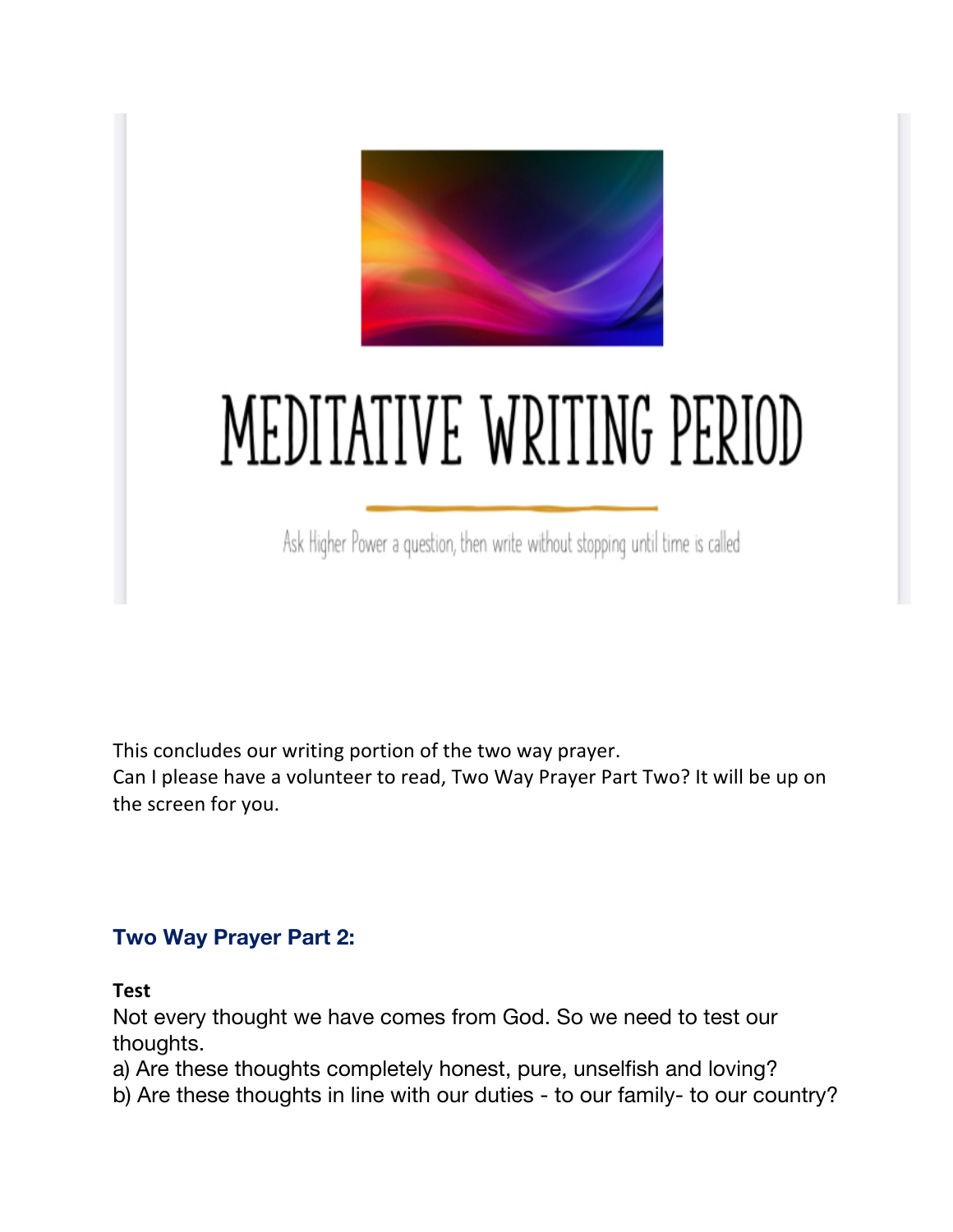c) Are these thoughts in line with our understanding of the teachings found in our spiritual literature?

## **Mistakes**

Suppose I make a mistake ?

The Big book Authors write:

"Being still inexperienced and having just made conscious contact with God, it is not probable that we are going to be inspired at all times. We might pay for this presumption with all types of absurd actions or ideas. Nevertheless, we find that our thinking will, as time passes, be more and more on the plane of inspiration. We come to rely upon it" (Alcoholics Anonymous p. 87 )

However, God will always honor our sincerity, will work around and through every honest mistake we make and will help us make it right. But remember this- Sometimes when we do take the right action, someone else may not like it or agree with it. So when there is opposition, it doesn't always mean you have made a mistake. It can mean that the other person doesn't want to know or to do what is right. This is where checking your guidance out with other members will be valuable. (Pass)

# **Open Sharing:**

We will now open up the meeting for sharing. You can read parts of your writing, what insights you have had through 2-way prayer or what is current for you in your media sobriety. While members are sharing, feel free to write any new insights you get from their shares. Remember, God often speaks through other people.

If you want to share, please clearly raise your hand on the screen and wait to be called on, then unmute yourself. We ask members to focus their shares on recovery from media. We do not engage in cross talk, which we define as interrupting, directly addressing another speaker, commenting on someone else's share, giving advice, or making suggestions. Please do not mention media titles or specific content of our addictive media.

Please limit your share to 3\_ minutes.(Moderator's Choice if or when to take 3 minutes down to 2 minutes ea.)

**Timekeeper:** Who will be our timekeeper for today? <u>(wait for volunteer);</u>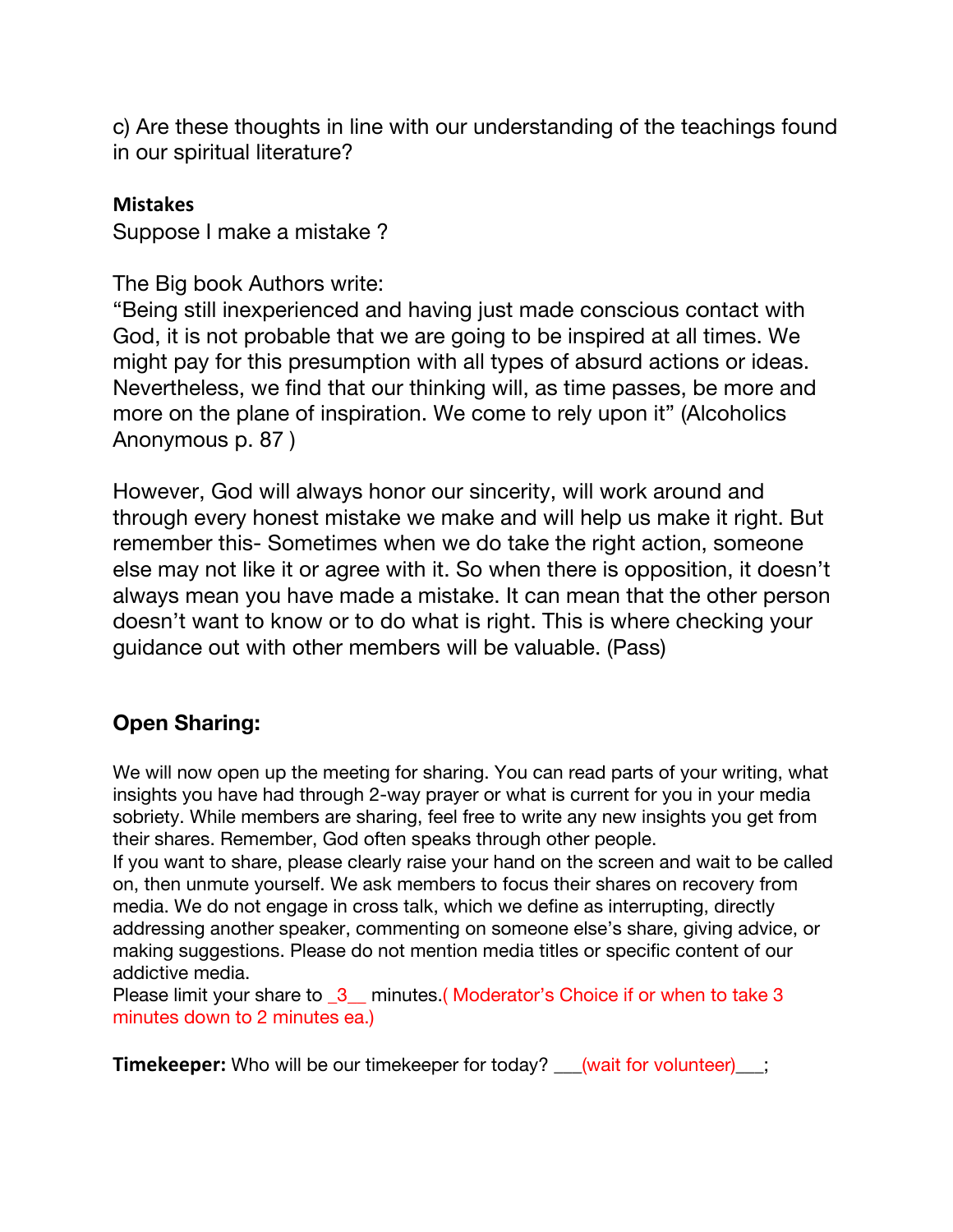Thank you!

Timekeeper, will you please let the person sharing know when two minutes are up and again at three minutes? Those who share: please acknowledge the timekeeper's warning at 2 minutes by saying, "Thank you," and at 3 minutes, please wrap up quickly. Who would like to speak?

## **Wrap Up at 55 minutes:**

That's all the time we have for sharing today. If you did not have a chance to share at this portion of the meeting, you can share during the fellowship time after we close.

Who will be willing to host the fellowship time ? ( when you get a volunteer, make this person HOST.)

**Seventh Tradition:** It is now time for the 7th Tradition and announcements. MAA has no dues or fees. We are self-supporting through our own contributions. If you would like to contribute to keeping this meeting going and other meetings like this, contributions can be made on the MAA (mediaaddictsannonymous.org) website.

#### **Announcements**

This group holds its business meeting the last Sunday of the month following the close of the meeting. If you would like to take part in the meeting by doing service, please attend our business meeting!

Are there any other MAA related announcements? ( Wait for response) Are there any NON MAA related announcements? ( Wait for a response)

**Closing:** In closing, the opinions expressed here today are strictly those of the individuals who gave them. The things we have heard here are spoken in confidence and should be treated as confidential. Let us talk to each other, reason things out with someone else, and let there be no gossip or criticism of one another, but only Love, Understanding, and Fellowship.

**Closing Prayer:** Please un-mute yourself and will all who care to join me in saying the "We Version" of the Serenity Prayer:

*God, grant US the serenity to accept the things WE cannot change, courage to change the things WE can, and the wisdom to know the difference.* 

Thank you everyone for a great meeting.

(Fellowship/ Newcomer Meeting ends 20 minutes after the end.)